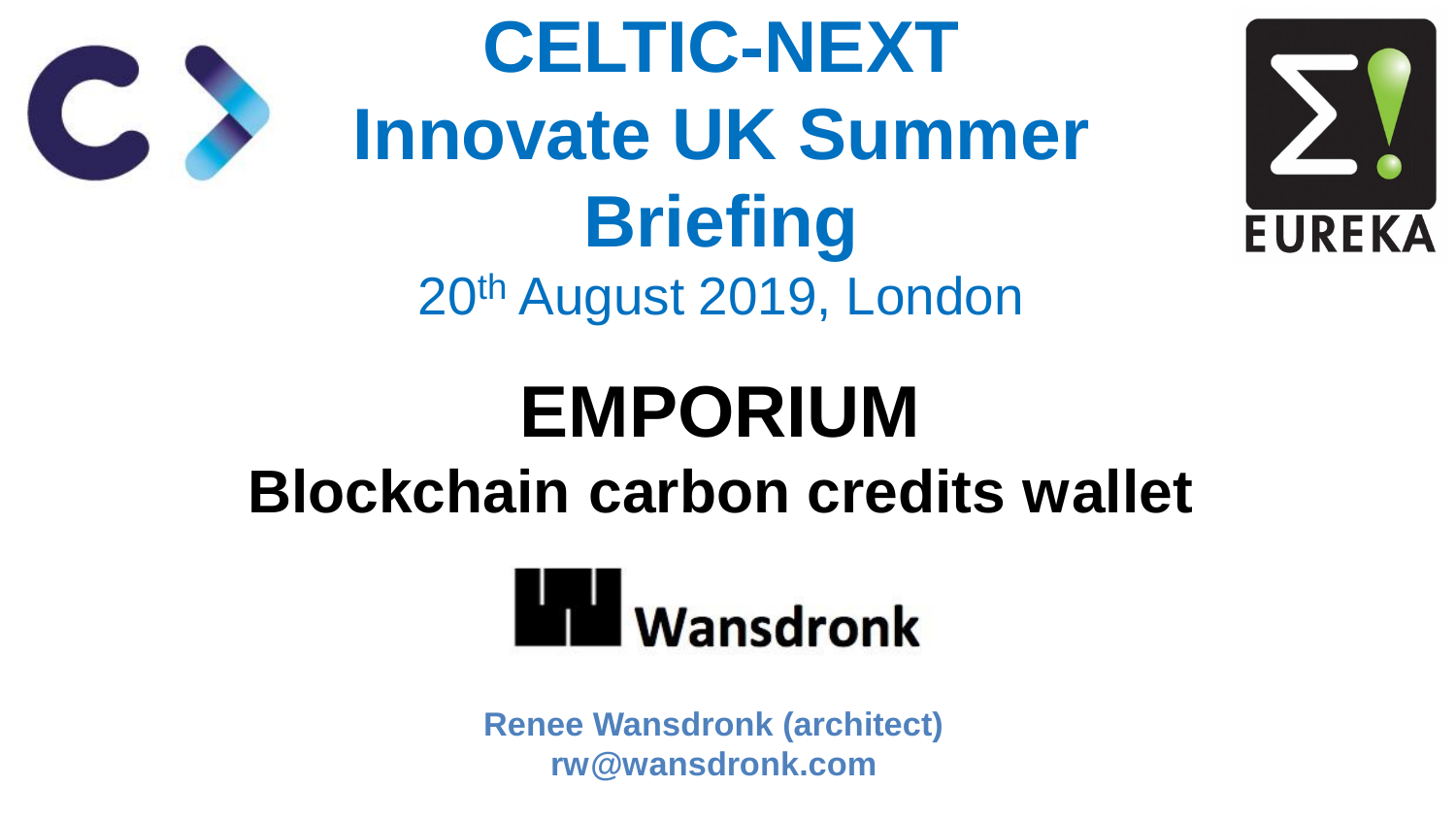

Buildings account for about 40% of the total energy consumption, and 36% of CO2 emissions, in Europe.

A blockchain carbon credits wallet for individuals is a small scale solution to facilitate this, house by house.

www.celticnext.eu **EMPORIUM, Renee Wansdronk, Wansdronk Architektuur**, rw@wansdronk.com



Zero-emission buildings need solar heating and seasonal storage investments, which can be co-financed by carbon credits.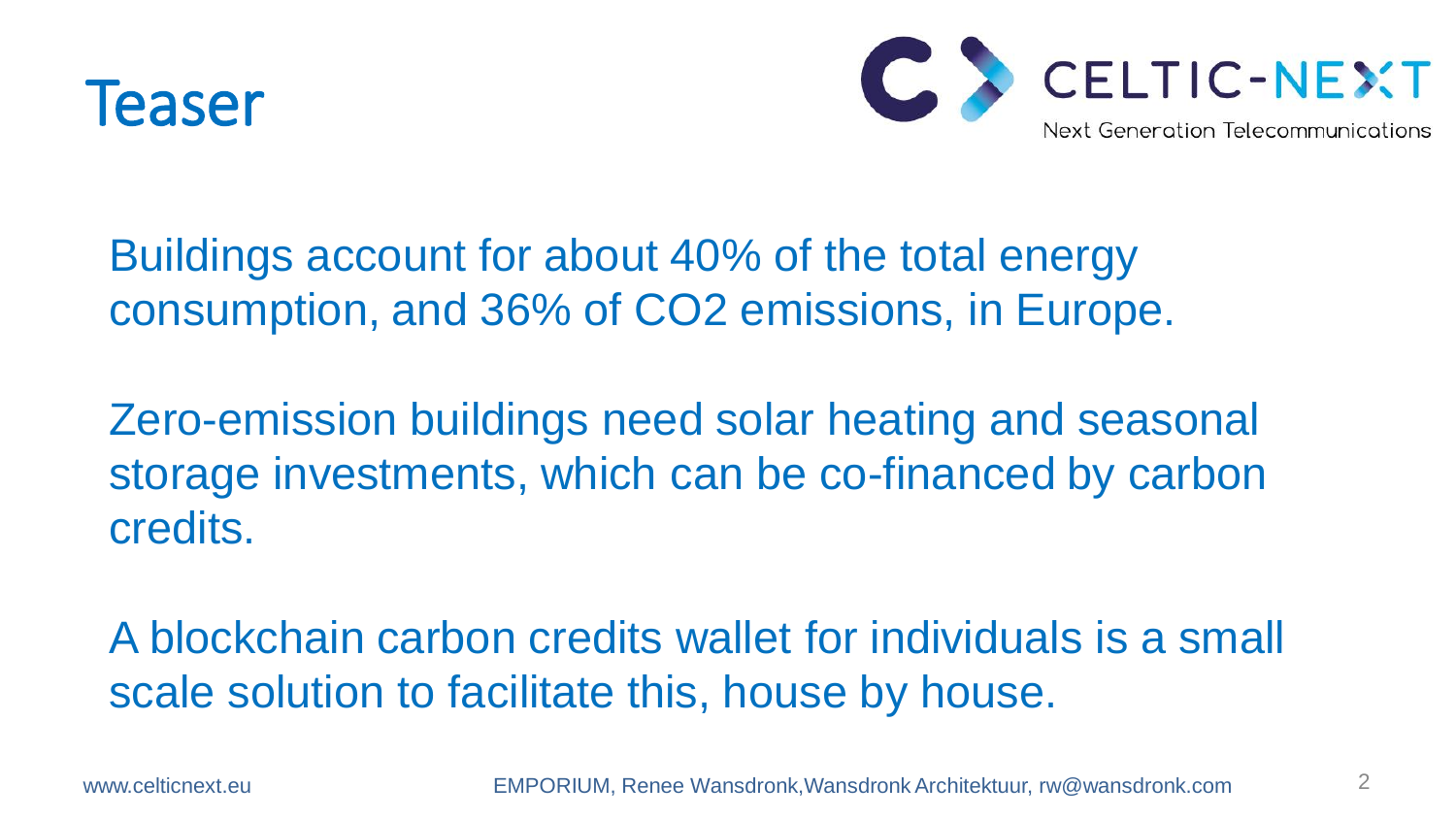# Organisation Profile

Wansdronk develops a solar energy, zero-emission and material saving building concept EMPORIUM

EMPORIUM is a low-exergy and zero-emission building concept with an integrated seasonal storage system without energy losses

EMPORIUM is a European Smart Cities and Communities Platform's Key Innovation, and links with many European research topics

www.celticnext.eu **EMPORIUM, Renee Wansdronk,Wansdronk Architektuur**, rw@wansdronk.com 3

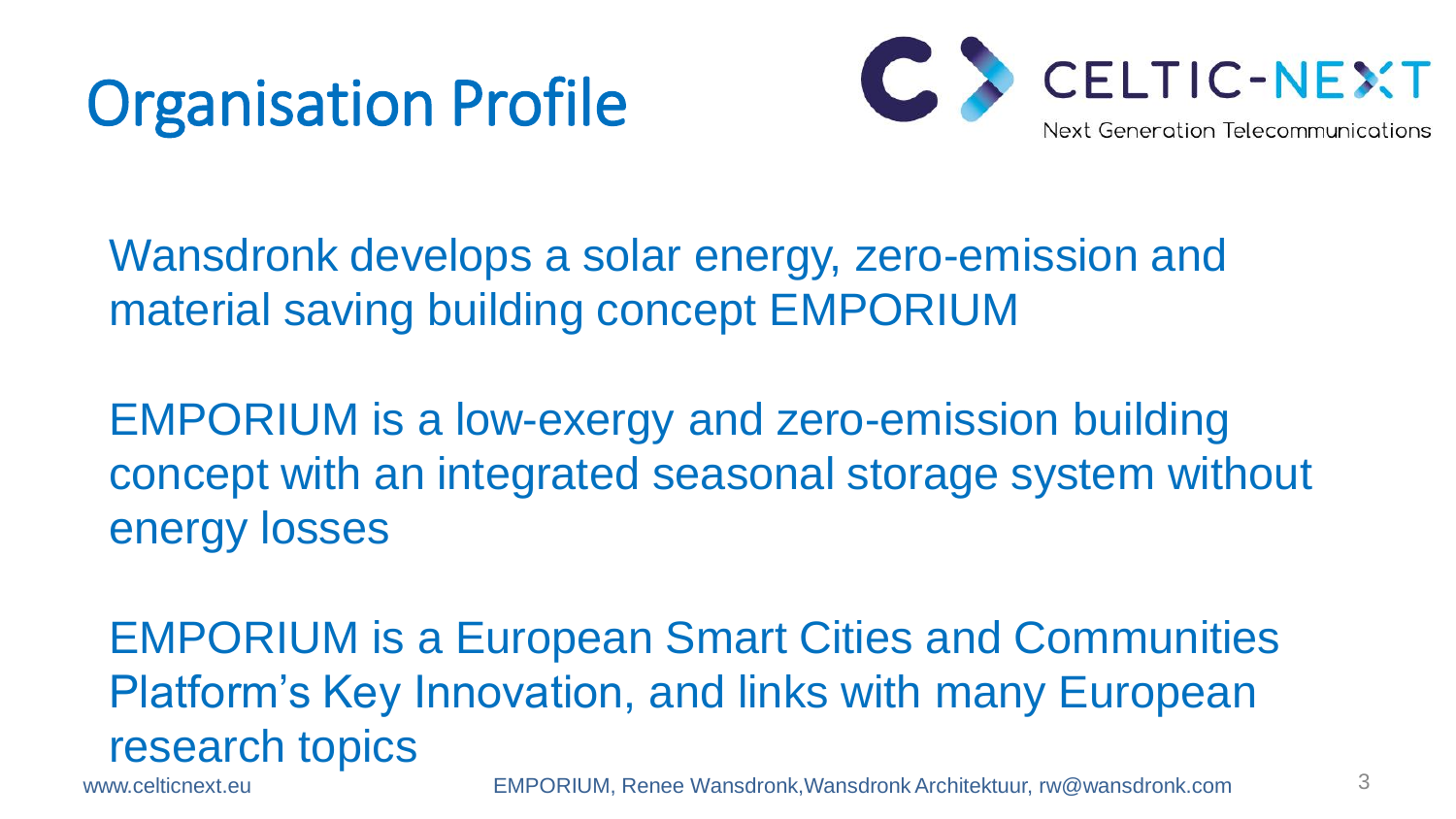

www.celticnext.eu **EMPORIUM, Renee Wansdronk, Wansdronk Architektuur**, rw@wansdronk.com



## Proposal Introduction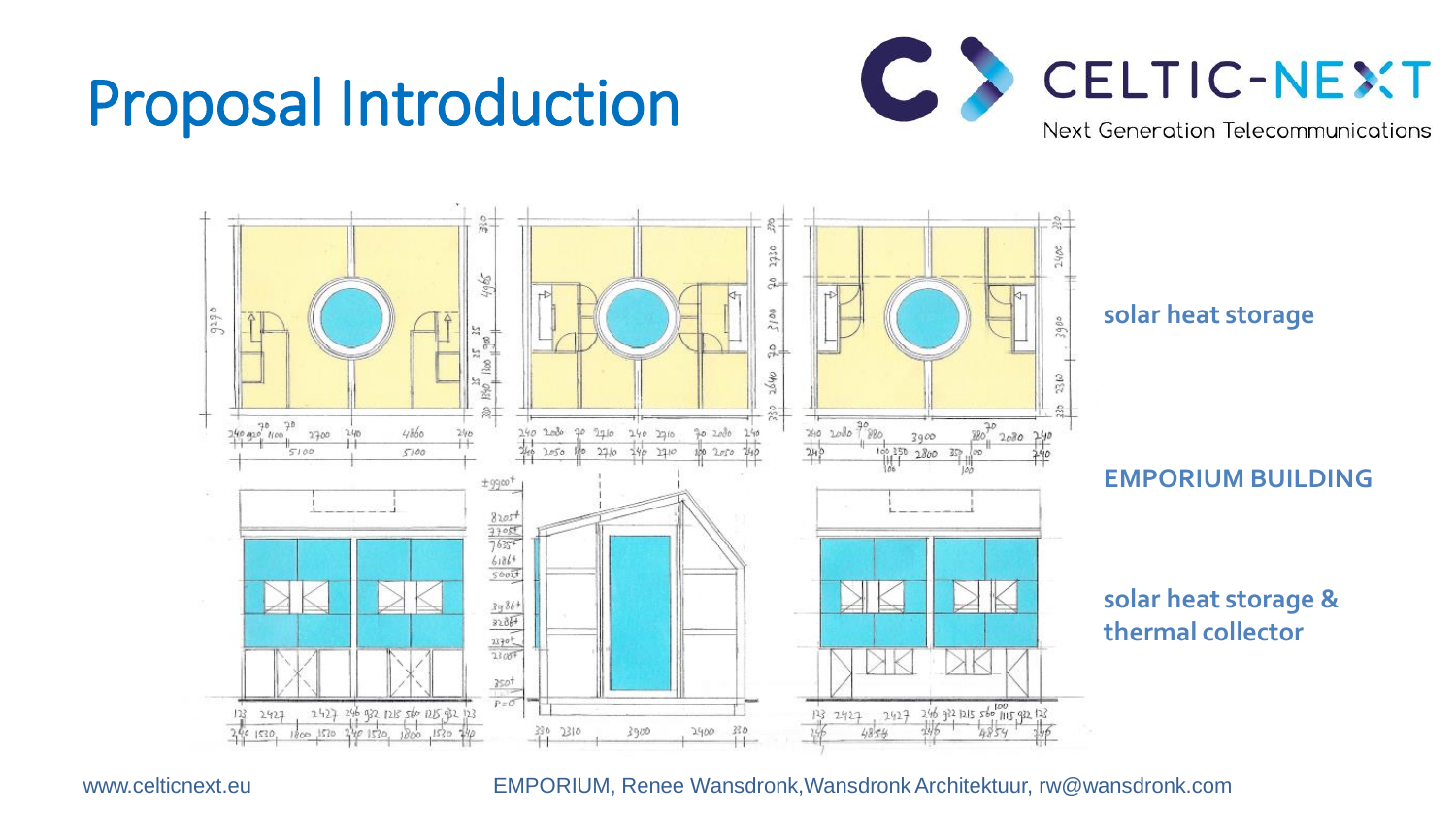# Proposal Introduction (2)

- EMPORIUM Blockchain carbon credits wallet topics
- carbon credits calculation methodology and certification
- wallet owned by individual or by building (legal entity status)
- carbon credits liquidation at the EU-ETS or by NGO's
- social development goal (SDG) values incorporation
- permissioned or unpermissioned (public) blockchain
- energy (emission) footprint per blockchain transaction

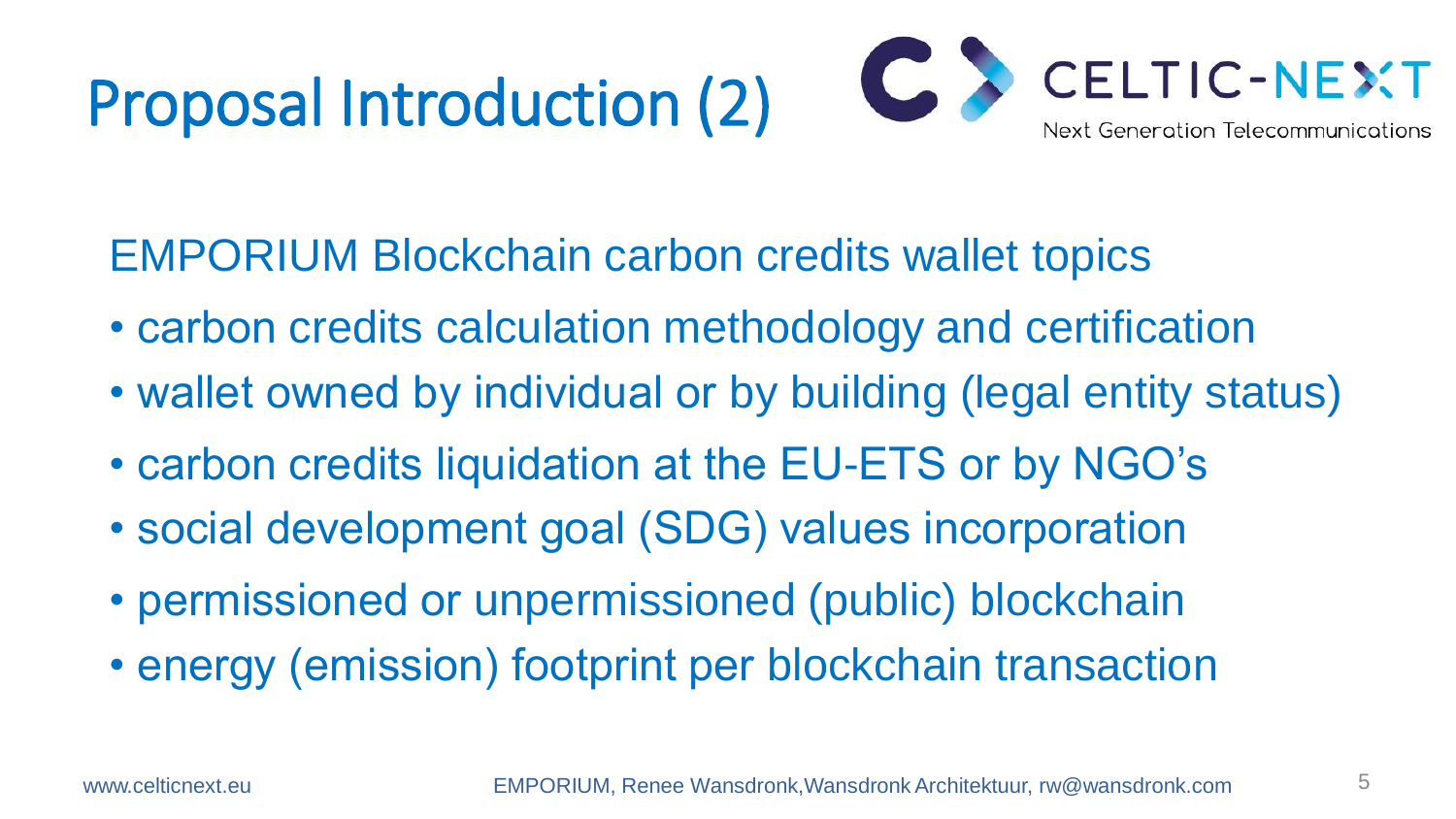### Partners

- Partner involved (European research experience) • Participation in COST Actions (13) and FP5-FP8 Projects (3):
- 2019-2023 COST CA18136 European Forum for Advanced

Practices

• 2016-2020 Horizon 2020 (FP8) CHESS-SETUP Combined Heat **Supply**  System by using Solar Energy and Heat Pumps ([www.chess](http://www.chess-setup.net)[setup.net](http://www.chess-setup.net))

wwW.4itssitig consortium (Buckchain wallet development) onk.com 6



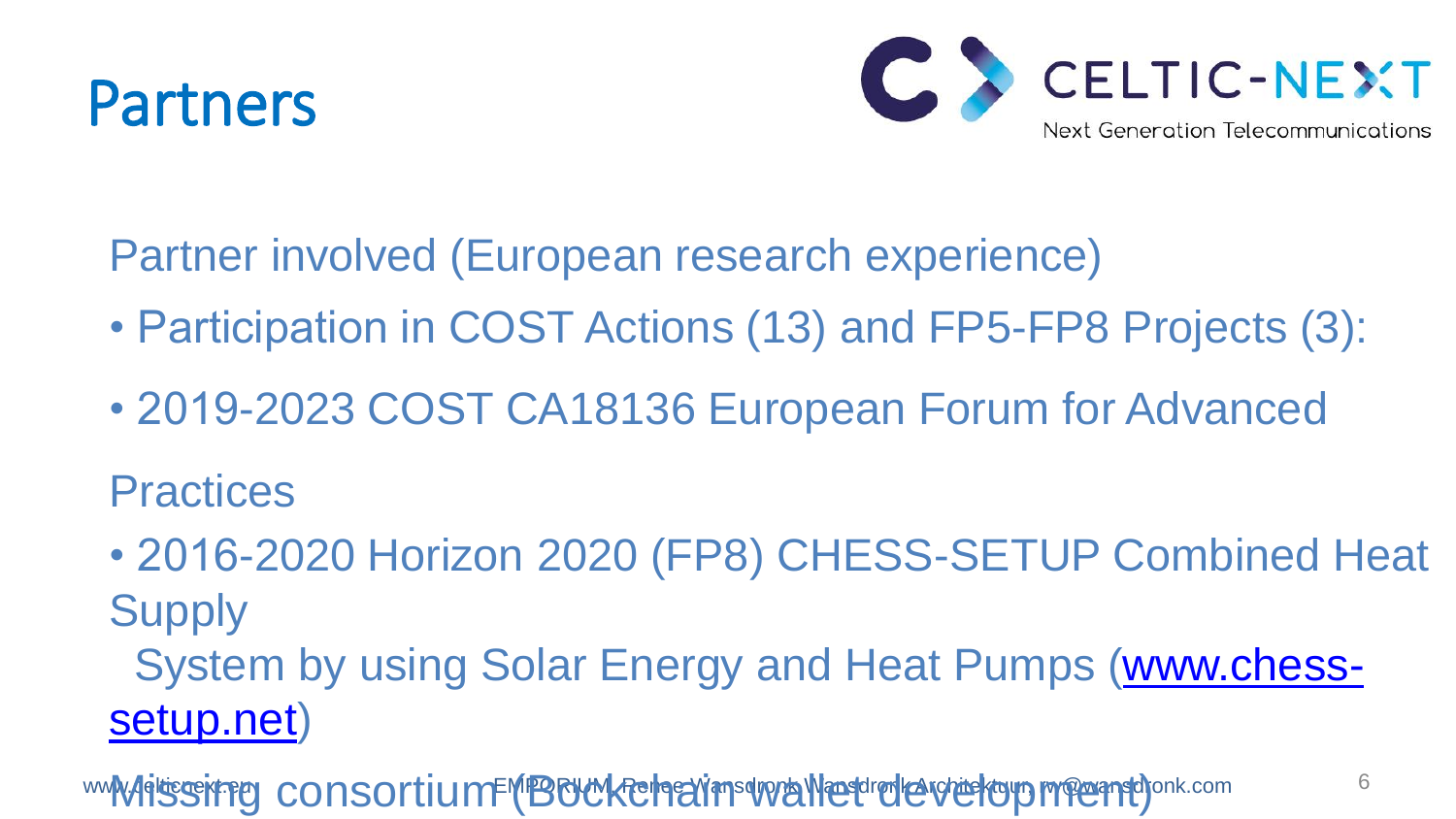## Contact Info

#### **For more information and for interest to participate please contact:**

 Wansdronk Architektuur BV Renee Wansdronk (architect) rw@wansdronk.com +31 85 878 4298 +31 6 1971 6671 (cell) W.G. Plein 286, 1054 SE Amsterdam [www.wansdronk.com](http://www.wansdronk.com) (Wansdronk) [www.chess-setup.net](http://www.chess-setup.net) (CHESS-SETUP)

#### **Presentation available via:**